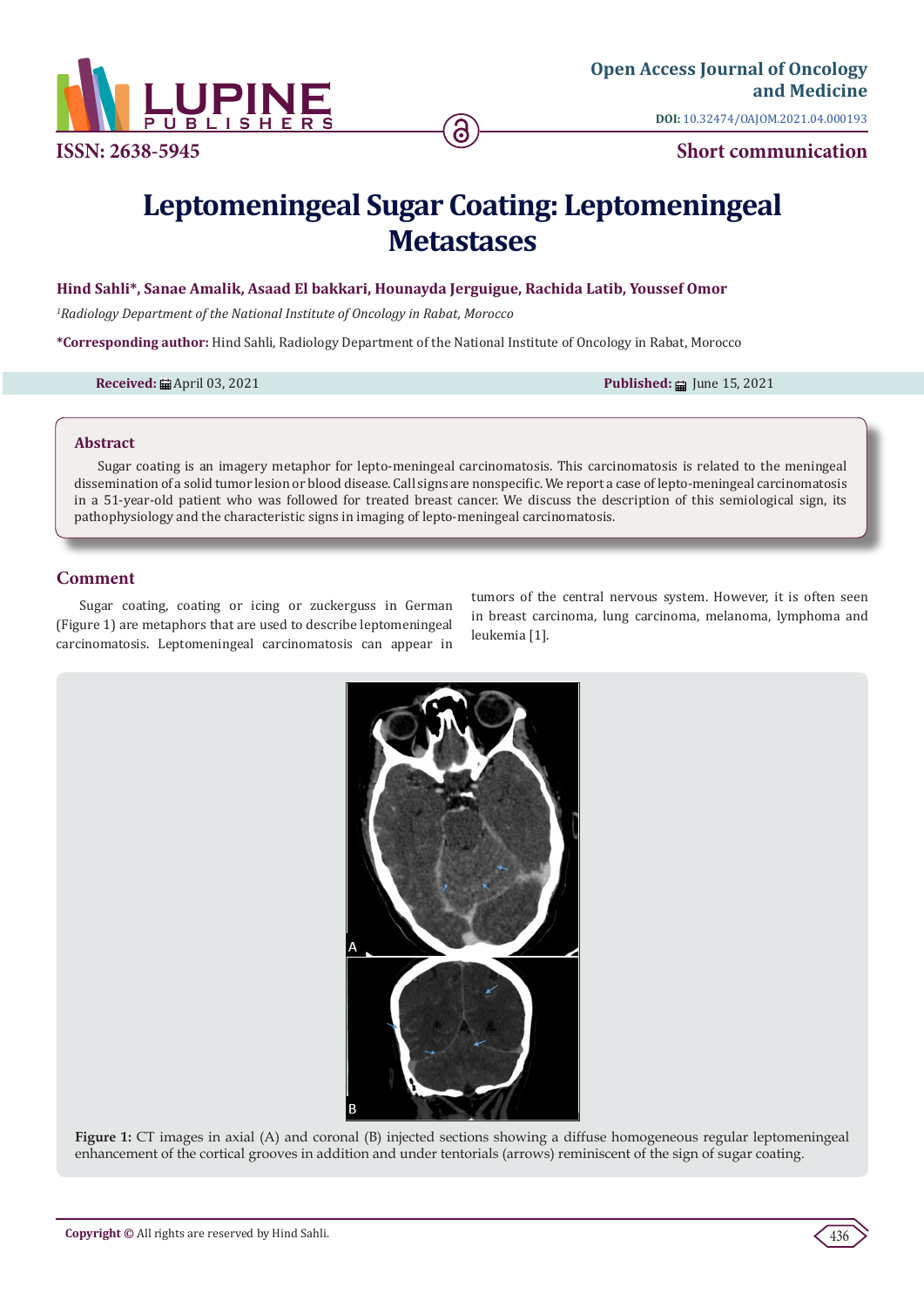Several theories come to explain the meningeal spread of tumor cells. Contiguous extension from a bone metastasis or from a cortical, para-ventricular cerebral metastasis is one of the possibilities [2]. Other modes of extension are namely hematogenous spread to the choroid plexus and then to the leptomeninges and metastases via the Batson para-spinal venous plexus [3]. Meningeal involvement can also occur directly from the meningeal arteries [1]. It can also occur by seeding during surgical resection of a primary or secondary brain tumor process [1]. Lepto-meningeal infiltration is manifested by signs of meningismus, impaired consciousness, damage to the cranial nerves or by signs of obstruction of the cerebrospinal fluid (CSF), which can be multi-symptomatic [1]. Ischemic brain or spinal cord injury can be caused by irritative vascular injury

[1]. The CSF study is the gold standard for the diagnosis of leptomeningeal carcinomatosis [1]. Currently, with the development of craniospinal imaging means, especially MRI with Gadolinium, the diagnosis has become much earlier and more and more specific and sensitive [1]. CT is less sensitive than MRI, showing abnormalities only in 25% to 50% [1]. They can obviously show the sugar coating which corresponds to an intense regular or nodular lepto-meningeal enhancement of the cortical furrows or of the base cisterns based on dural insertion and presenting the classic sign of the comet tail (Figure 2), Abnormal ependymal enhancement or enhanced intraventricular masses, obstructive or non-obstructive hydrocephalus or infiltration of cranial nerves [2,3].



**Figure 2:** Photo of a German cake with a sugar coating (arrow).

In terms of imaging, the differential diagnosis can arise with the other meningeal processes leading the meningioma, tuberculous meningitis, fungal meningitis or neurosarcoidosis [1, 3]. The therapeutic attitude is a subject of controversy, due to the aggressiveness of the treatment in the face of a poor prognosis with an overall survival of a few months [1].

# **Conflicts of Interest**

The authors declare that there is no conflict of interest.

# **Contributions from the Authors**

Hind Sahli - Design of the work, Design of the work, Data acquisition, Data analysis, writing of the work, Critical review of the work for significant intellectual content, Final approval of the version to be published, Accept to be responsible for all aspects of the work ensuring that issues relating to the accuracy or integrity of any part of the work are properly investigated and resolved.

Sanae Amalik - Design of the work, Design of the work, Data acquisition, Critical review of the work for significant intellectual content, Final approval of the version to be published, Agreeing to be responsible for all aspects of the work ensuring that issues relating to the accuracy or integrity of any part of the work are properly investigated and resolved.

Asaad El Bakkari - Data Acquisition, Drafting of the work, Final approval of the version to be published, Agreeing to be responsible for all aspects of the work ensuring that matters relating to the accuracy or integrity of any part of the work is properly investigated and resolved.

Hounayda Jerguigue - Design of the work, Design of the work, Critical review of the work for significant intellectual content, Final approval of the version to be published, Agree to be responsible for all aspects of the work ensuring that issues relating to the accuracy or integrity of any part of the work is properly investigated and resolved.